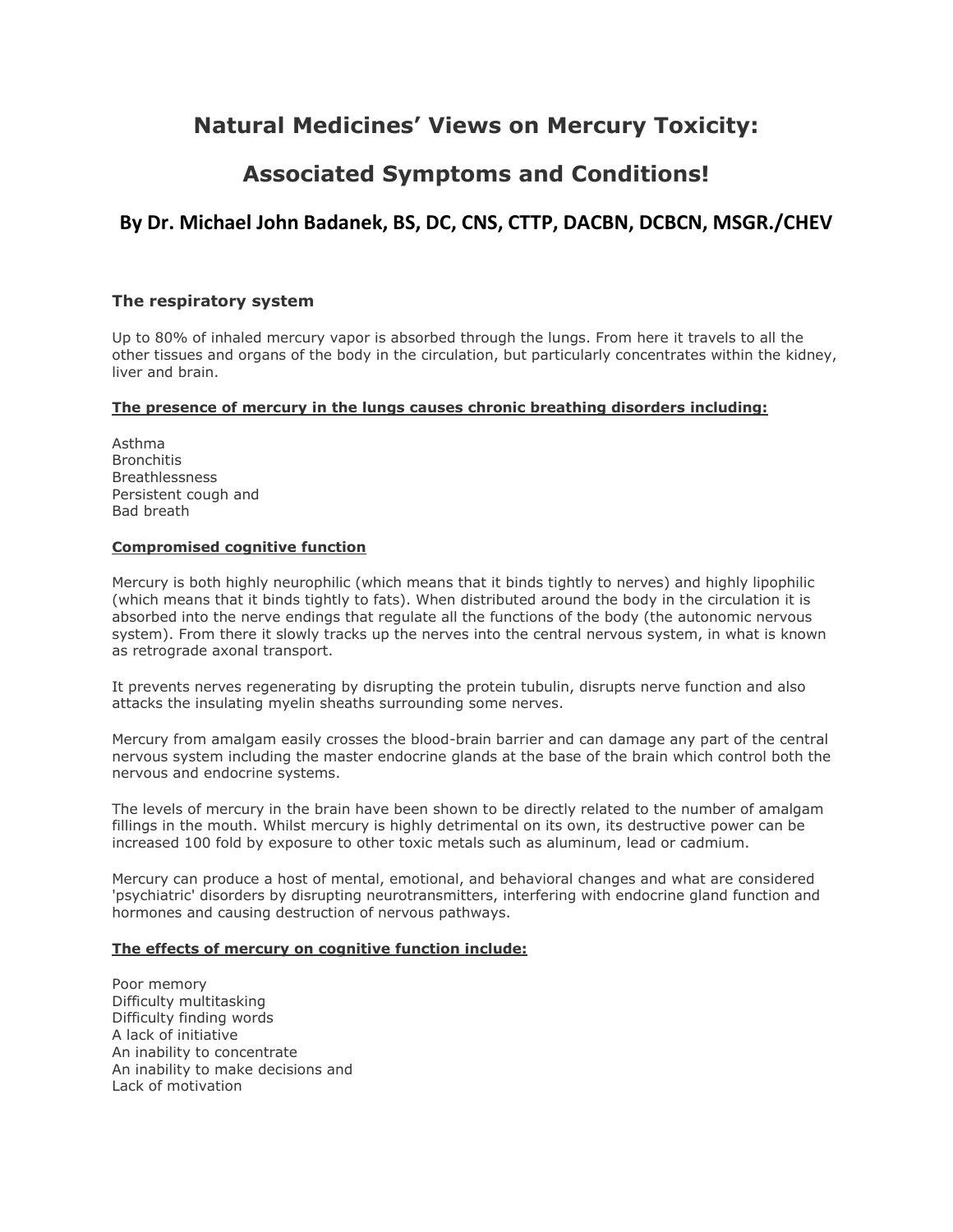Changes in mood

## **Mercury is also known to have profound effects upon mood including:**

Fears Anxieties Irritability Fits of anger Panic attacks Mood swings Loss of self-confidence Withdrawal Being easily embarrassed Feeling overwhelmed Feeling easily discouraged A loss of sense of humor and Life seems an endless, joyless struggle

'Psychiatric' symptoms

## **The ability of mercury to induce 'mercury madness' is well recognized and symptoms include:**

Hallucinations Depression A persistent death wish Suicide attempts Obsessive-Compulsive Disorders Manic-Depressive Disorder Panic disorders and Schizophrenia spectrum disorders

Peripheral nervous system symptoms

## **The profound disruption of nerve structure and function leads to difficulty with motor nerve function including:**

Difficulty articulating words Numbness and tingling Clumsiness Difficulty doing fine tasks such as typing or adding numbers on a calculator Tremors Ticks and twitches (especially of the face and eyes) A loss of coordination and Restless legs

## **Reproductive and sexual function**

Mercury is also recognized to collect in the reproductive organs in both men and women where it can cause a variety of disorders including infertility.

It is known to directly cross the placental barrier in pregnant women and also to concentrate in breast milk and mercury levels in newborn babies have been shown to be directly related to the number of amalgam fillings in the mother's mouth.

The symptoms of mercury toxicity in both sexes include: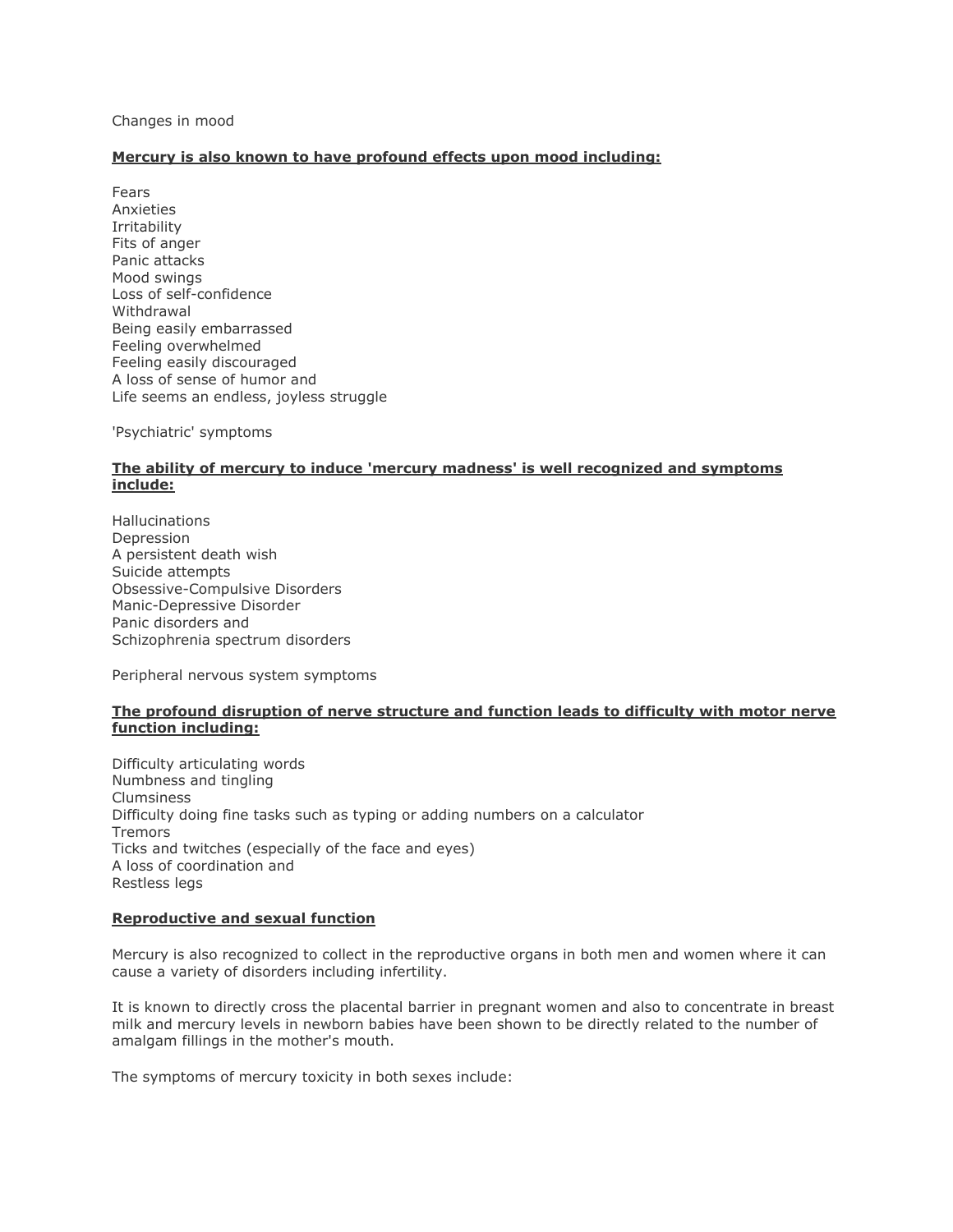A low or non-existent libido Precocious or late puberty and Infertility

In women, the effects of mercury on reproductive function include:

Heavy, missed or irregular periods Severe period pains Pre-menstrual tension (PMT) Miscarriages and Still births

In men, mercury accumulates in the reproductive organs and particularly the testes causing:

Impotence Premature ejaculation and Low sperm count, defective sperm and sperm with poor motility

#### **The urinary system**

Mercury from dental amalgam fillings is also recognized to severely impact kidney function such that animal studies have shown a 50% reduction within a month of placement of the first amalgam filling.

Effects of mercury on the urinary system include:

Kidney damage Frequent urination Frequent nocturnal urination (2-3 times a night or more) Incontinence (especially in women) Difficulty urinating (especially in men) An urgent need to urinate and A variety of kidney and bladder diseases.

#### **The musculoskeletal system**

Mercury also accumulates throughout the body in muscles and joints causing the muscle tenderness and pain familiar to fibromyalgia sufferers and the joint pain, stiffness and swelling of rheumatoid arthritis.

The symptoms of mercury toxicity on the musculoskeletal system include:

Tender, sore muscles Rapid muscle fatigue Joint pain Joint swelling Joint stiffness Muscle cramps Low-back pain Muscle weakness and Jaw joint or Tempero-mandibular joint dysfunction (TMJD)

#### **The cardiovascular system**

In particular, mercury seems to collect in the heart muscle and valves and has been found at 22,000X the levels found in the blood. Mercury is strongly associated with elevated levels of homocysteine and cholesterol and heart attacks.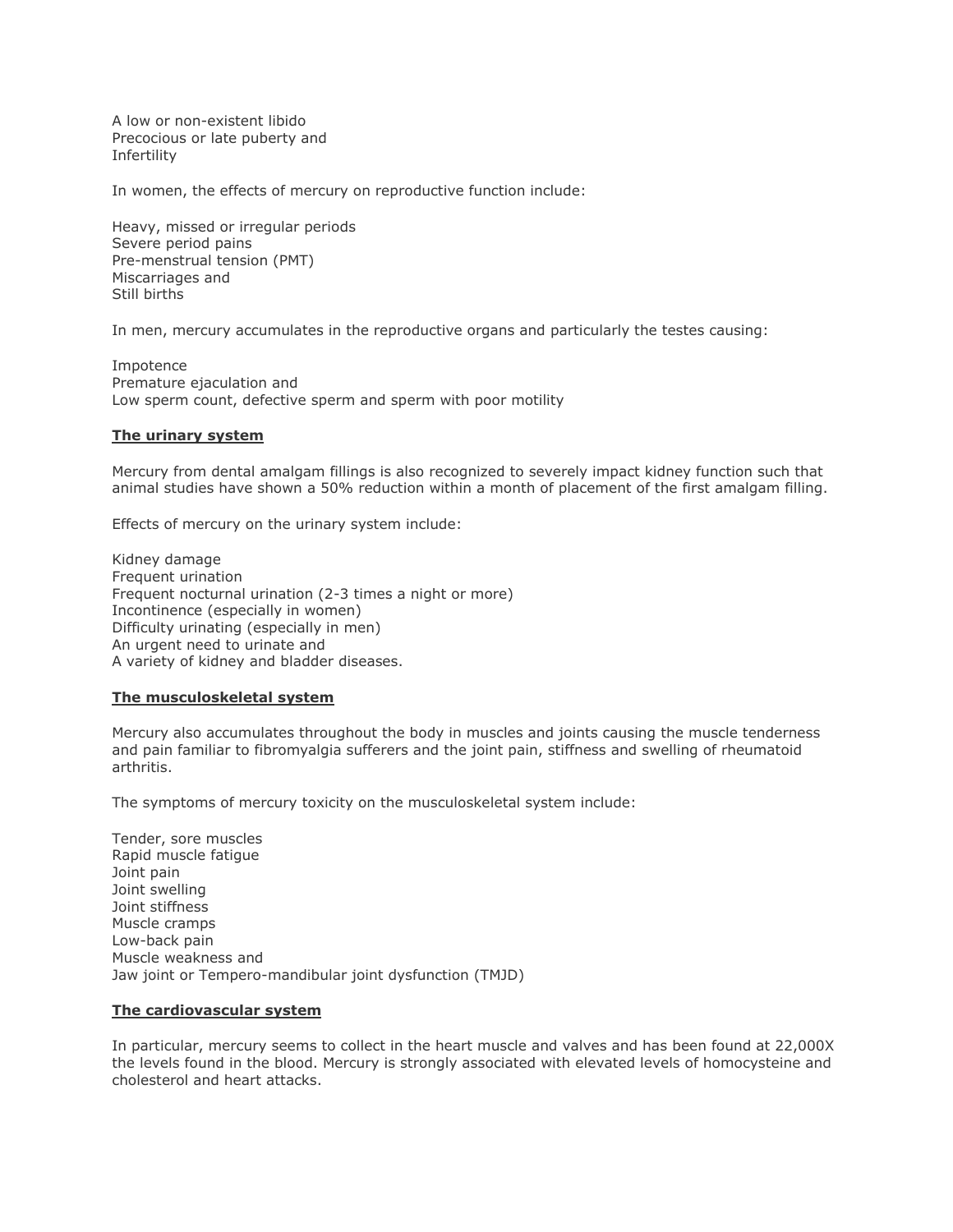It also causes red blood cells to rupture and replaces the iron in hemoglobin so that the oxygen carrying capacity of the blood can be reduced by half. Mercury also causes a weakening in the walls of the small blood vessels leading to a reduced blood supply to the organs and tissues.

The cardiovascular symptoms of mercury poisoning include:

Heart palpitations An irregular heart beat Angina or chest pain A racing heart beat Either an abnormally slow or rapid heart rate Low or high blood pressure Frequently feeling faint Elevated blood cholesterol and homocysteine levels and Easy bleeding and bruising.

#### **The endocrine system**

Mercury disrupts hormone production and release from the endocrine glands, and also blocks the receptors which allow the hormones to dock on to the target cells in the tissues.

The endocrine system has a high requirement for specific trace minerals and accumulation of mercury within the glands may occur because of the chemical similarity to the essential mineral, zinc.

Symptoms of mercury poisoning in the endocrine system include:

Hypoglycemia and dysglycemia (low and poorly controlled blood sugar respectively) Hypothyroidism (an underactive thyroid gland) Hypoadrenalism (under-functioning adrenal glands) Constant fatigue (adrenal and thyroid gland exhaustion) and A poor physiological response to stress.

#### **The oral cavity**

Mercury also collects in very high concentrations in the jaw bones and the soft tissues of the mouth. This is a result of it being a heavy metal that literally sinks to the bottom of each body compartment including the jaws and pelvis and the fact that mercury is driven into the tissues of the mouth which act as a cathode to the anode of the amalgam fillings.

Mixing gold and amalgam restorations in the mouth is also recognized to increase the amount of mercury vapor given off several fold and placing gold crowns over amalgam cores particularly drives mercury into the surrounding bone.

Symptoms of mercury toxicity in the mouth include:

Bleeding gums Periodontal (gum) disease Mouth ulcers A metallic taste Excessive salivation A loss of the sense of taste A burning, red, inflamed mouth 'Bald' patches on the tongue or cheeks (includes geographical tongue) and Dark spots on gums ('amalgam tattoos')

#### **The ears: Hearing and balance**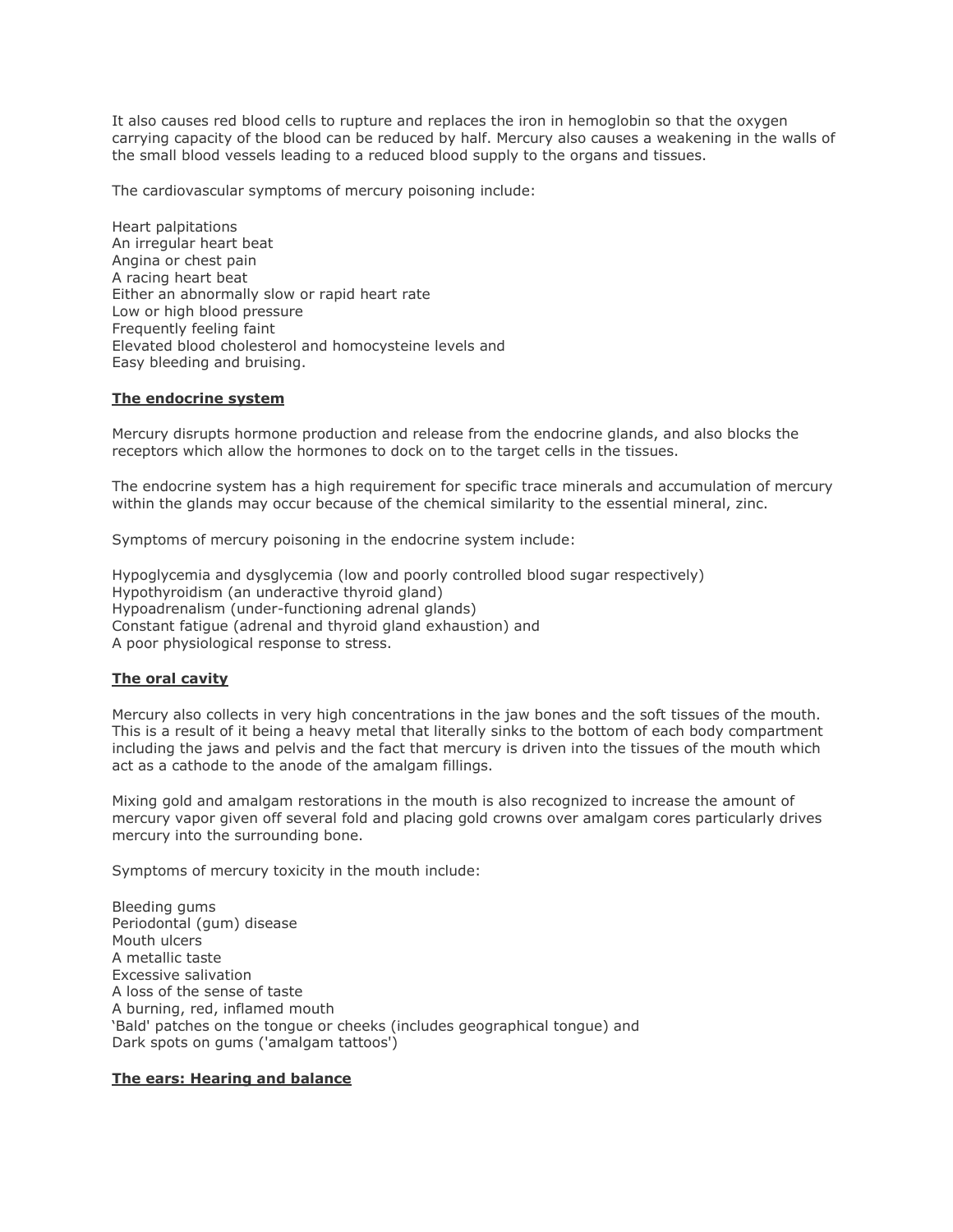Mercury also seems to collect in the many sensory nerves of the ear that serve hearing and balance. Symptoms include:

**Dizziness** Vertigo Poor balance Tinnitus (ringing or whining noises in the ears) Pain in the ear canals Poor hearing and deafness and Difficulty interpreting what you hear.

## **Skin, hair and nails**

For the body, the skin is a major route of excretion and it will try to expel mercury via the skin

leading to itchy rashes, and dry, flaking skin. It can also strange crawling sensations and reddening of the palms of the hands and soles of the feet.

It also seems to interfere with the regulation of perspiration so that some people become unable to sweat while others sweat profusely.

Cold, clammy skin Dry skin Peeling or flaking skin on the hands, feet and face A puffy face Red, flaky skin around the eyes Thick, red skin on hands & feet Pricking, stabbing, fizzing or crawling sensations in the skin (vermiculation) Very itchy rashes Eczema and psoriasis.

#### **Mercury also seems to interfere with the autonomic control of perspiration causing:**

Excessive perspiration An inability to sweat or Night sweats.

#### **The quality of the hair and nails is also adversely affected causing:**

Loss of axillary, pubic, body or head hair Greying of hair Dry, thin, wiry, dull hair and Weak, flaky nails that split and tear easily.

#### **The nose and sinuses**

Some of the mercury vapor from amalgam fillings adheres to the lining of the nose and sinuses from where it can be transported directly into the brain and cause the following symptoms:

Chronic sinusitis Poor sense of smell Chronic or recurrent rhinitis Nasal congestion A persistently sore throat and Chronic tonsillitis.

#### **Eyesight**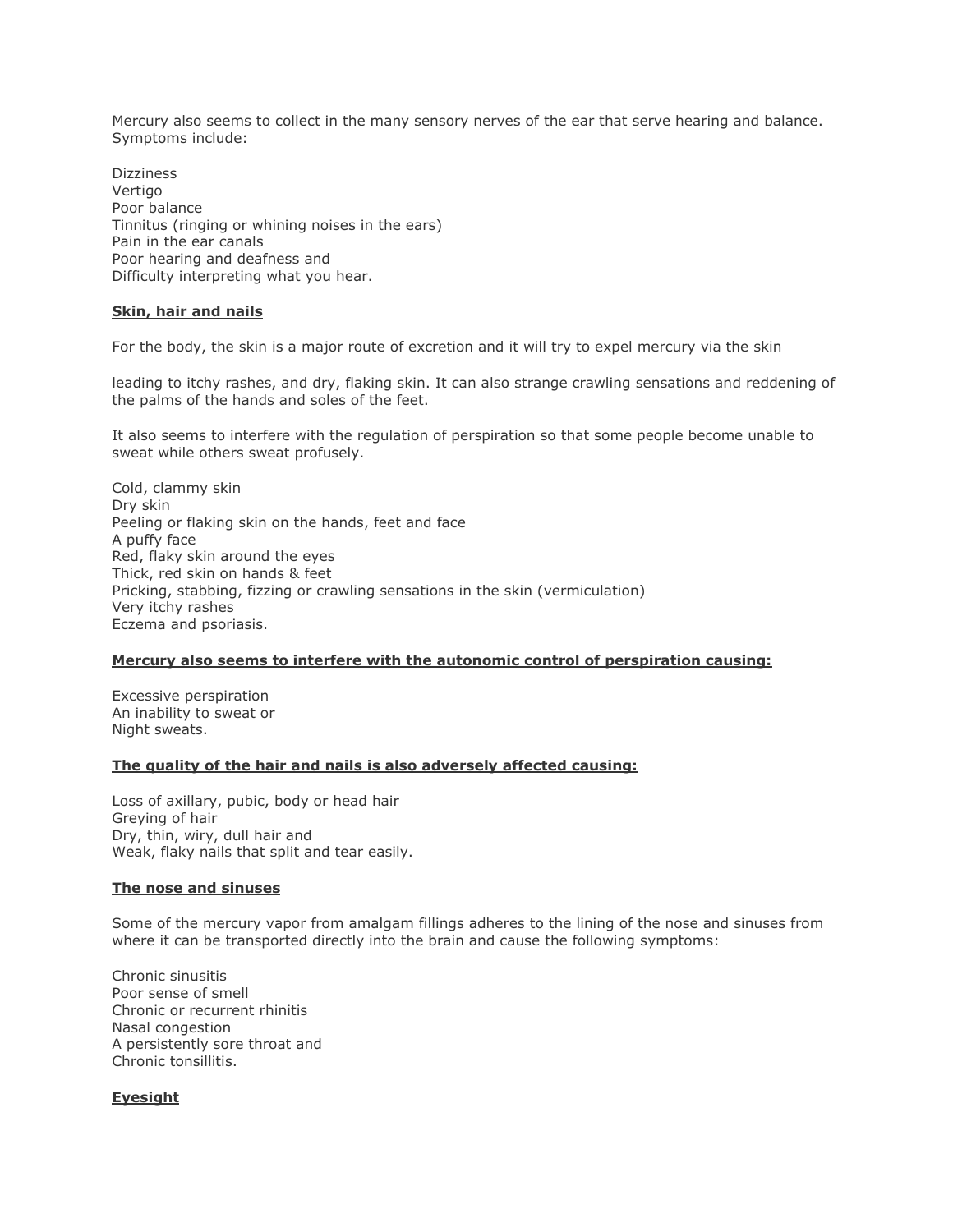Mercury appears to collect within the eye balls themselves leading to the appearance of 'floaters' (dark cloudy areas), but also adversely affects the muscles controlling focusing of the eyes and lens and the sensory nerves of the retina itself leading to:

Intermittent visual blurring Deteriorating peripheral vision or 'tunnel' vision Bulging eyes Sensitivity to light Difficulty focusing Poor color vision Poor night vision and Difficulty moving the eyes.

#### **The digestive system**

Much of the mercury from dental amalgams is swallowed along with foods or in the saliva and the digestive system is usually one of the first to be affected. Mercury binds with and blocks the actions of digestive enzymes leading to poor digestion and the development of food intolerances.

It also alters the normal ecology of the colon, favoring the overgrowth of yeasts (most commonly Candida albicans) and suppressing the growth of 'friendly' bacteria which can lead to the development of intestinal permeability or a so called 'leaky gut'. Digestive symptoms of mercury poisoning include:

The development of food sensitivities and intolerances Abdominal cramps and pain Constipation and/or diarrhea Irritable bowel syndrome Malabsorption Leaky gut Gastroenteritis Nausea and Heartburn.

## **The immune system**

The immune system is one of the first casualties of mercury toxicity. It causes a reduction in the number of natural killer (NK) cells which are responsible for policing tumors and viruses leading to the development of chronic viral infections and cancer.

The effects of mercury toxicity upon the immune system include:

#### Chronic, recurrent or frequent infections.

Chronic or recurrent yeast infections. Mercury actively promotes the overgrowth of yeasts such as Candida albicans causing thrush, 'jock' itch and athlete's foot.

The development of allergies and sensitivities. Mercury alters the ratios of T-helper cells to Tsuppressor cells so that the immune response is turned on more readily but not terminated, leading the immune system to over-react to a wide variety of foods and chemicals.

Autoimmune diseases. Mercury binds to proteins on the surface of the cells of the body (the histocompatibility complex), leading the immune system to identify them as being foreign and initiating one of the 100 or more autoimmune diseases such as multiple sclerosis, scleroderma or Hashimoto thyroiditis.

Various cancers. The undermining of the immune response and in particular the disabling of the natural killer cells leads to the development of one of the most prevalent immune deficiency disease of all: cancer.

The lymphatic system works to drain and filter excess fluid from the tissues and to initiate an immune response if required. The effects of mercury toxicity on the lymphatic system include: